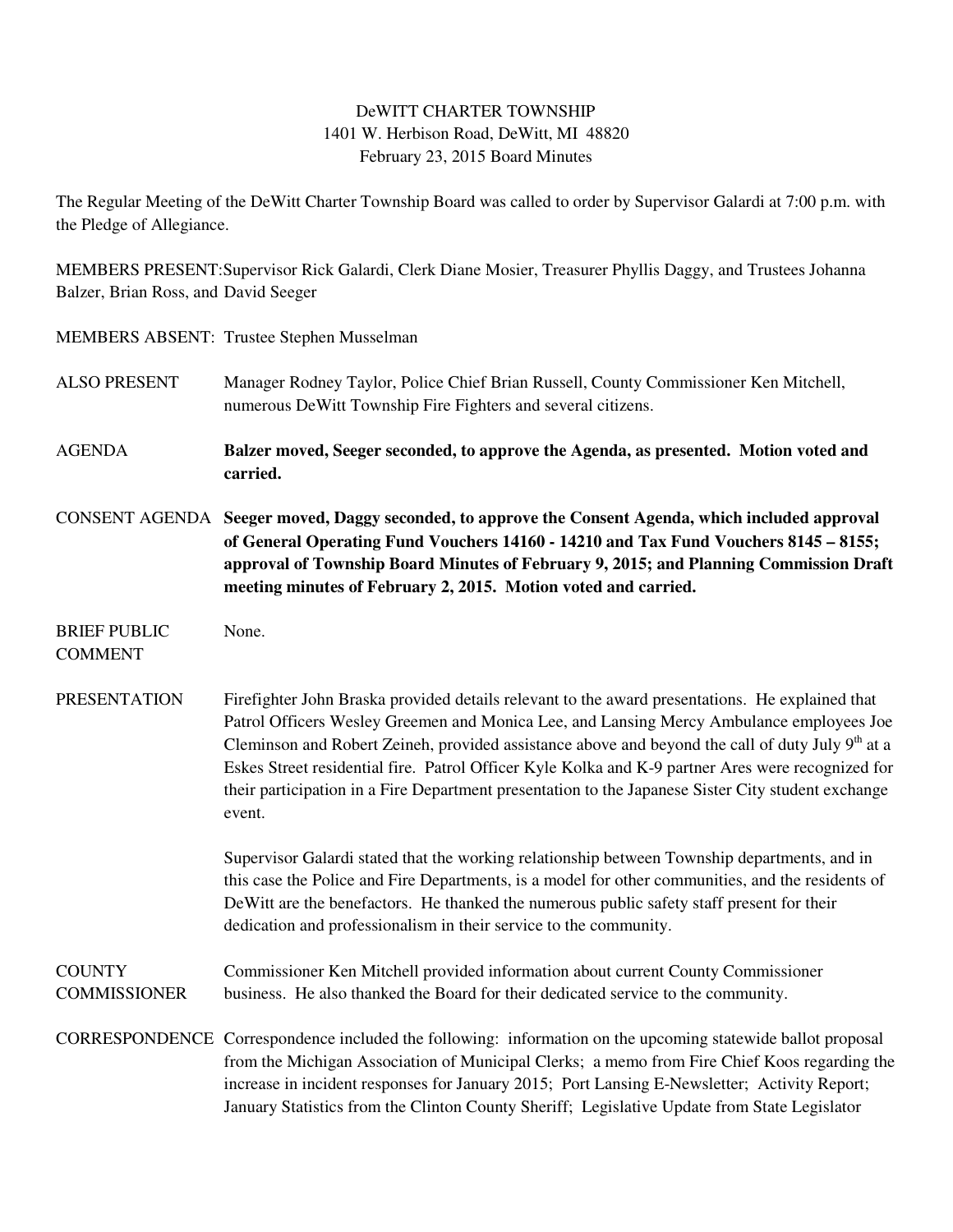|                                                                          | Tom Leonard; notice from the Clinton County Drain Commissioner regarding Turkey Creek<br>Drain; information from SCCMUA Attorney regarding SCCMUA's ability to issue debt; Solid<br>Waste Management Plan Update from the Clinton County Waste Management Department;<br>Thank You from Community Mental Health.                                                                                                                                                                                                                                                                                                                                                                                                                                                                                                                                                                                                                                                                                                                                                                                                                             |
|--------------------------------------------------------------------------|----------------------------------------------------------------------------------------------------------------------------------------------------------------------------------------------------------------------------------------------------------------------------------------------------------------------------------------------------------------------------------------------------------------------------------------------------------------------------------------------------------------------------------------------------------------------------------------------------------------------------------------------------------------------------------------------------------------------------------------------------------------------------------------------------------------------------------------------------------------------------------------------------------------------------------------------------------------------------------------------------------------------------------------------------------------------------------------------------------------------------------------------|
| <b>UNFINISHED</b><br><b>BUSINESS</b>                                     | None.                                                                                                                                                                                                                                                                                                                                                                                                                                                                                                                                                                                                                                                                                                                                                                                                                                                                                                                                                                                                                                                                                                                                        |
| <b>NEW BUSINESS</b><br>Feral Cats/Discussion                             | Police Chief Russell reviewed his memo which provided information regarding problems<br>and possible solutions to feral cat infestations, which have been reported in specific areas of the<br>Township. He stated that there have been complaints, but not widespread, and there appears to be<br>a problem in the Turner/Herbison Road area, some of the mobile home communities, and he fears<br>that it might get worse due to some residents feeding the feral cats. He initiated discussion about<br>other communities experiencing this problem, and solutions they have attempted to implement,<br>including adoption of local ordinances to prohibit feeding feral cats. The Trap-Neuter-Return<br>(TNR) program was also discussed.                                                                                                                                                                                                                                                                                                                                                                                                |
|                                                                          | Clerk Mosier shared her personal experience with feral cats in her neighborhood.                                                                                                                                                                                                                                                                                                                                                                                                                                                                                                                                                                                                                                                                                                                                                                                                                                                                                                                                                                                                                                                             |
|                                                                          | Manager Taylor will attempt to get additional information about how widespread this is within<br>DeWitt Township and what, if anything, can be done by the Township.                                                                                                                                                                                                                                                                                                                                                                                                                                                                                                                                                                                                                                                                                                                                                                                                                                                                                                                                                                         |
| R2015-02-04<br><b>Utilities/Sewer</b><br>Ord Amd 1 <sup>st</sup> Reading | Manager Taylor explained the need to amend the Sewer Use Ordinance in his memo, dated<br>February 20, 2015. He explained that SCCMUA's National Pollutant Discharge Elimination<br>System (NPDES) Permit is regulated by the Michigan Department of Environmental Quality<br>(MDEQ). He noted that at SCCMUA, there is currently excess capacity in four specific types of<br>"compatible" pollutants: 1)Biochemical Oxygen Demand (BOD), 2)Total Suspended Solids<br>(TSS), 3) Ammonia Nitrogen, and 4) Total Phosphorus. He explained that a Special Allocation<br>Limit (SAL) could be approved by the MDEQ to allow approved industrial users to discharge<br>additional "compatible" pollutants. He explained the pros and cons of establishing a SAL<br>program, noting that this proposed amendment, should it be adopted by the four constituent<br>municipalities, establishes the SAL. He also explained that the proposed Resolution establishes a<br>Wastewater Discharge Ordinance Delegation Agreement, delegating SCCMUA to administer and<br>enforce programs such as the Industrial Pretreatment Program (IPP) and the SAL. |
|                                                                          | The amendment was discussed at length. It was also noted that Wastewater Discharge Ordinance<br>Delegation Agreement does not change anything that SCCMUA has already been doing for 40<br>years, it simply codifies and clarifies the relationship that already exists.                                                                                                                                                                                                                                                                                                                                                                                                                                                                                                                                                                                                                                                                                                                                                                                                                                                                     |
|                                                                          | Mosier moved, Ross seconded, to adopt Resolution 2015-02-04 that approves the<br>introduction and First Reading of the Amendment to Chapter 40 - Utilities, Article II -<br>Sewers, and to authorize the Township Clerk to execute the Wastewater Discharge<br>Ordinance Delegation Agreement between the Southern Clinton County Municipal Utilities<br>Authority, Bath Township, the City of DeWitt, and Watertown Township.                                                                                                                                                                                                                                                                                                                                                                                                                                                                                                                                                                                                                                                                                                               |